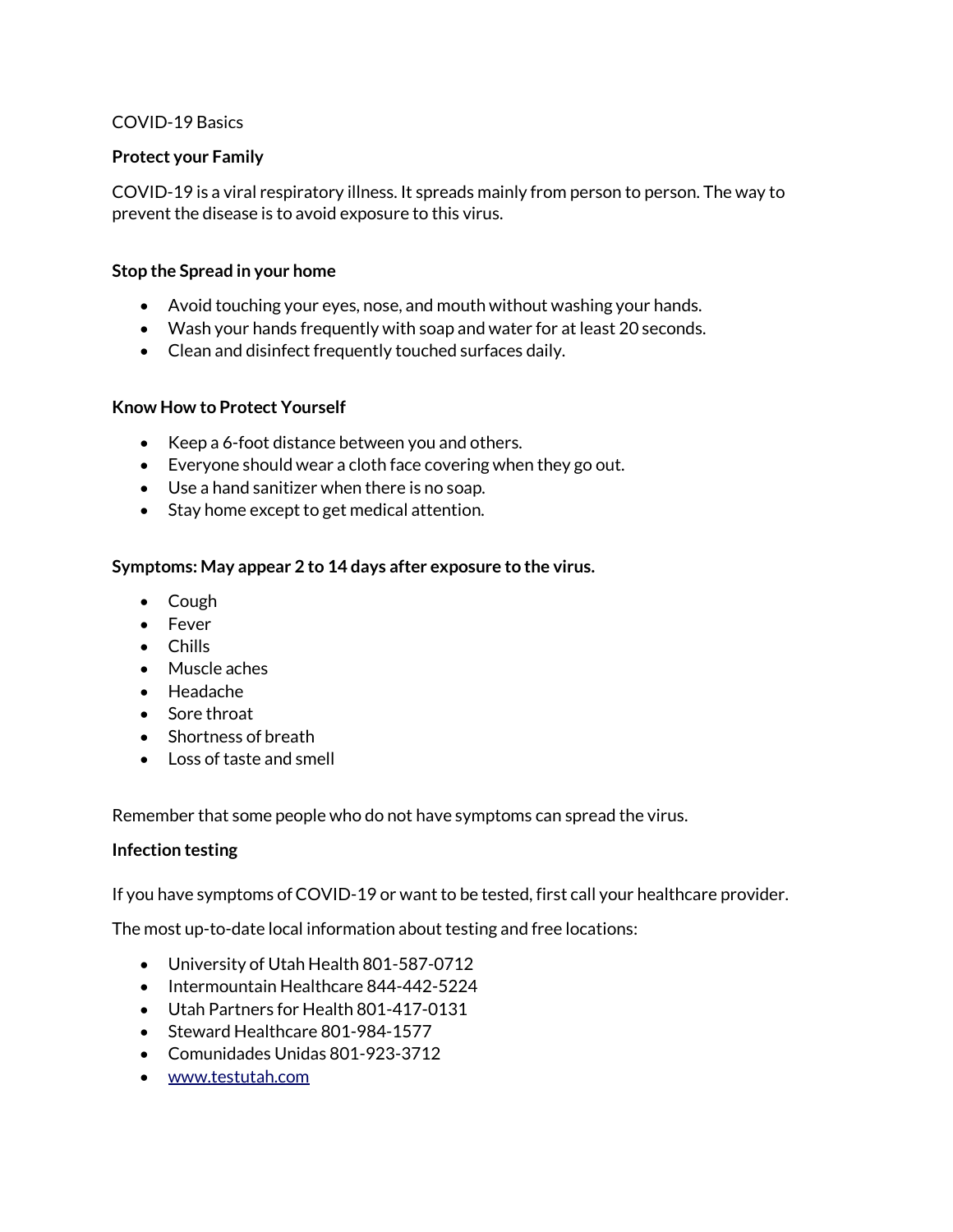## **If you are sick**

- Stay home. Most people with COVID-19 have a mild illness and can recover at home without medical attention.
- Do not visit public areas. Stay home.
- Take care. Rest and stay hydrated. Take over-the-counter medications, such as acetaminophen, to help you feel better.
- Keep in touch with your doctor. Call before receiving medical attention in person.

# R EQUEST A FREE MASK AT CORONAVIRUS.UTAH.GOV

## **PROTEJA A SUFAMILIA**

COVID-19 es una enfermedad respiratoria viral. Se propaga principalmente de persona a persona. La manera de prevenir la enfermedad es evitar la exposición a este virus.

## **Detengan la Propagación en la Familia**

- Evite tocarse los ojos, la nariz y la boca sin haberse lavado las manos.
- Lávese las manos con frecuencia con agua y jabón por al menos 20 segundos.
- Limpie Y desinfecte diariamente las superficiesque se tocan con frecuencia.

### **Sepa cómo protegerse**

- Ponga distancia de 6 pies, entre usted y las demás personas.
- Todos deberían usar una cubierta de tela para la cara cuando salen.
- Use un desinfectante de manos cuando no hay jabon. Quédese en casa, excepto para conseguir atención médica.

### **Síntomas: Los síntomas pueden aparecer 2 a 14 días después de la exposición al virus.**

- Tos
- Fiebre
- Escalofríos
- Dolor muscular
- Dolor de cabeza
- Dolor de garganta
- Dificultad para respirar
- Pérdida reciente del
- olfato o el gusto

Recuerde que algunas personas que no tienen síntomas pueden propagar el virus.